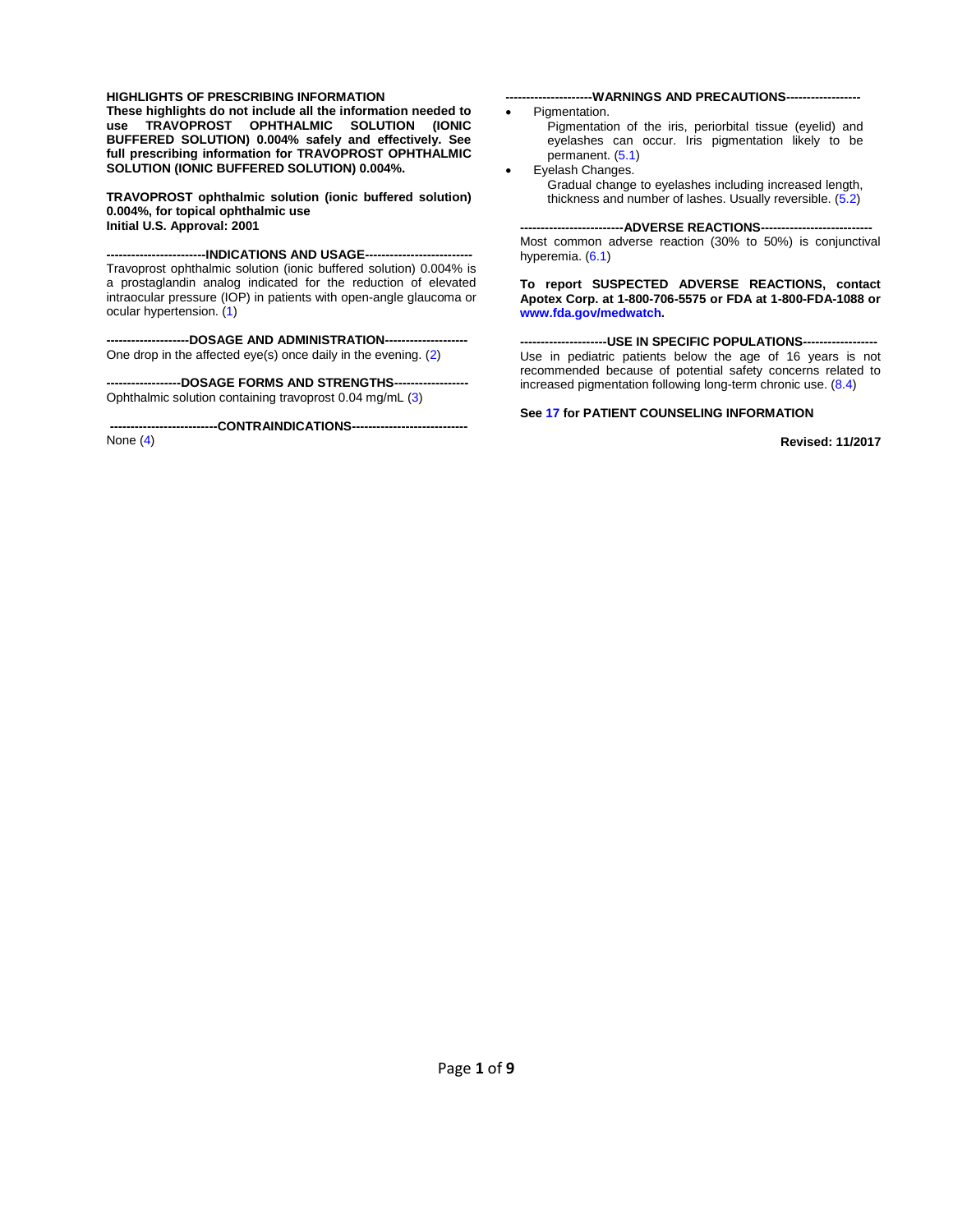#### **FULL PRESCRIBING INFORMATION: CONTENTS\***

| <b>1 INDICATIONS AND USAGE</b>                          |
|---------------------------------------------------------|
| <b>2 DOSAGE AND ADMINISTRATION</b>                      |
| <b>3 DOSAGE FORMS AND STRENGTHS</b>                     |
| <b>4 CONTRAINDICATIONS</b>                              |
| <b>5 WARNINGS AND PRECAUTIONS</b>                       |
| 5.1 Pigmentation                                        |
| 5.2 Eyelash Changes                                     |
| 5.3 Intraocular Inflammation                            |
| 5.4 Macular Edema                                       |
| 5.5 Angle-closure, Inflammatory or Neovascular Glaucoma |
| <b>5.6 Bacterial Keratitis</b>                          |
| 5.7 Use with Contact Lenses                             |
| <b>6 ADVERSE REACTIONS</b>                              |
| 6.1 Clinical Trials Experience                          |
| 6.2 Postmarketing Experience                            |
| <b>8 USE IN SPECIFIC POPULATIONS</b>                    |
| 8.1 Pregnancy                                           |
| 8.3 Nursing Mothers                                     |
| 8.4 Pediatric Use                                       |
| 8.5 Geriatric Use                                       |
| 8.6 Hepatic and Renal Impairment                        |
|                                                         |

| <b>11 DESCRIPTION</b>                                     |
|-----------------------------------------------------------|
| <b>12 CLINICAL PHARMACOLOGY</b>                           |
| 12.1 Mechanism of Action                                  |
| 12.3 Pharmacokinetics                                     |
| <b>13 NONCLINICAL TOXICOLOGY</b>                          |
| 13.1 Carcinogenesis, Mutagenesis, Impairment of Fertility |
| <b>14 CLINICAL STUDIES</b>                                |
| <b>16 HOW SUPPLIED/STORAGE AND HANDLING</b>               |
| <b>17 PATIENT COUNSELING INFORMATION</b>                  |

\* Sections or subsections omitted from the full prescribing information are not listed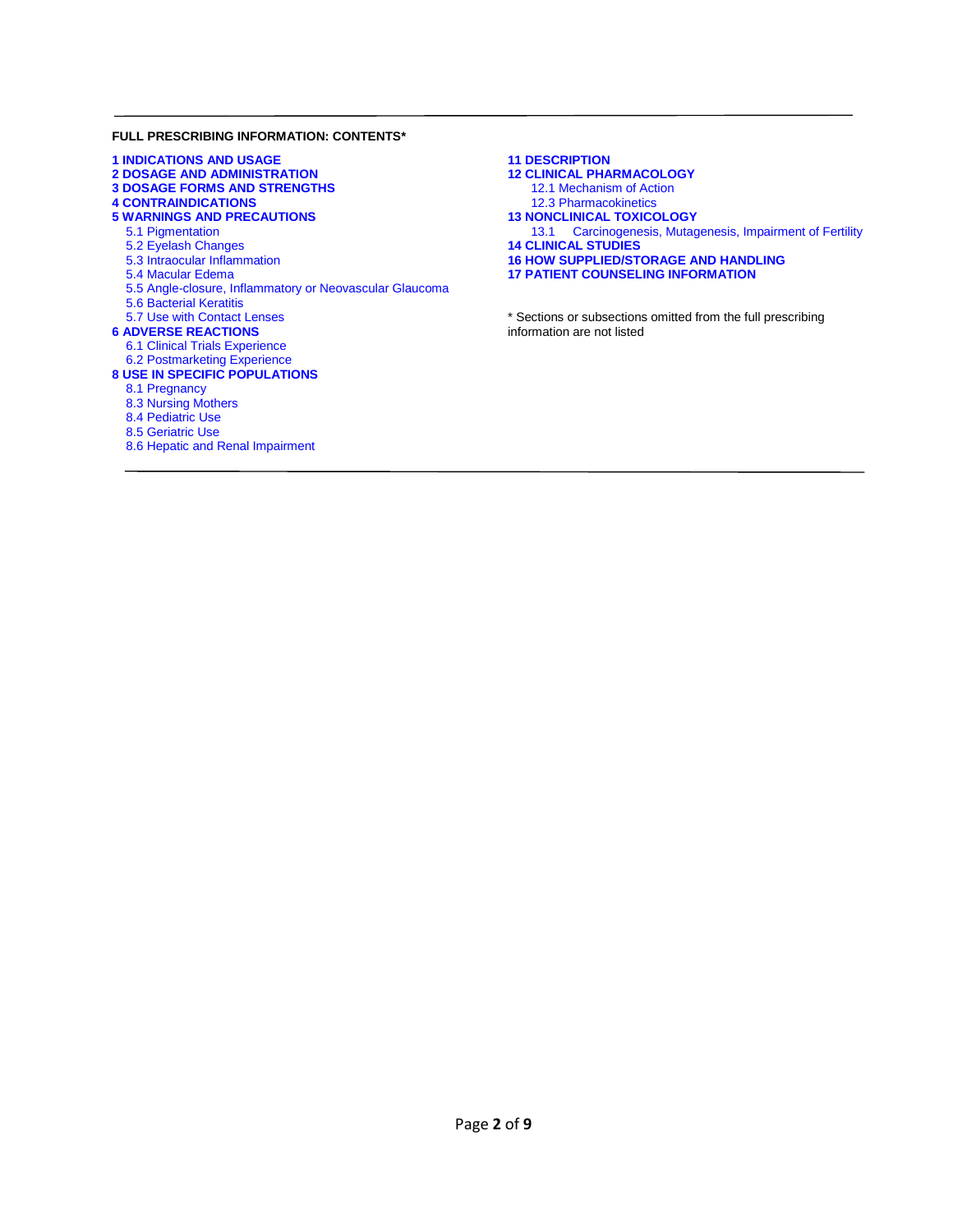## **FULL PRESCRIBING INFORMATION**

## <span id="page-2-6"></span><span id="page-2-0"></span>**1 INDICATIONS AND USAGE**

Travoprost ophthalmic solution (ionic buffered solution) 0.004% is indicated for the reduction of elevated intraocular pressure in patients with open angle glaucoma or ocular hypertension.

# <span id="page-2-7"></span><span id="page-2-1"></span>**2 DOSAGE AND ADMINISTRATION**

The recommended dosage is one drop in the affected eye(s) once daily in the evening. Travoprost ophthalmic solution (ionic buffered solution) should not be administered more than once daily since it has been shown that more frequent administration of prostaglandin analogs may decrease the intraocular pressure lowering effect.

Reduction of the intraocular pressure starts approximately 2 hours after the first administration with maximum effect reached after 12 hours.

Travoprost ophthalmic solution (ionic buffered solution) may be used concomitantly with other topical ophthalmic drug products to lower intraocular pressure (IOP). If more than one topical ophthalmic drug is being used, the drugs should be administered at least five (5) minutes apart.

# <span id="page-2-8"></span><span id="page-2-2"></span>**3 DOSAGE FORMS AND STRENGTHS**

Ophthalmic solution containing travoprost 0.04 mg/mL.

## <span id="page-2-9"></span><span id="page-2-3"></span>**4 CONTRAINDICATIONS**

None

## <span id="page-2-10"></span>**5 WARNINGS AND PRECAUTIONS**

## <span id="page-2-11"></span><span id="page-2-4"></span>**5.1 Pigmentation**

Travoprost ophthalmic solution has been reported to cause changes to pigmented tissues. The most frequently reported changes have been increased pigmentation of the iris, periorbital tissue (eyelid) and eyelashes. Pigmentation is expected to increase as long as travoprost is administered. The pigmentation change is due to increased melanin content in the melanocytes rather than to an increase in the number of melanocytes. After discontinuation of travoprost, pigmentation of the iris is likely to be permanent, while pigmentation of the periorbital tissue and eyelash changes have been reported to be reversible in some patients. Patients who receive treatment should be informed of the possibility of increased pigmentation. The long term effects of increased pigmentation are not known.

Iris color change may not be noticeable for several months to years. Typically, the brown pigmentation around the pupil spreads concentrically towards the periphery of the iris and the entire iris or parts of the iris become more brownish. Neither nevi nor freckles of the iris appear to be affected by treatment. While treatment with travoprost ophthalmic solution (ionic buffered solution) 0.004% can be continued in patients who develop noticeably increased iris pigmentation, these patients should be examined regularly *[see PATIENT COUNSELING INFORMATION [\(17\)](#page-7-0)]*.

## <span id="page-2-12"></span><span id="page-2-5"></span>**5.2 Eyelash Changes**

Travoprost ophthalmic solution (ionic buffered solution) may gradually change eyelashes and vellus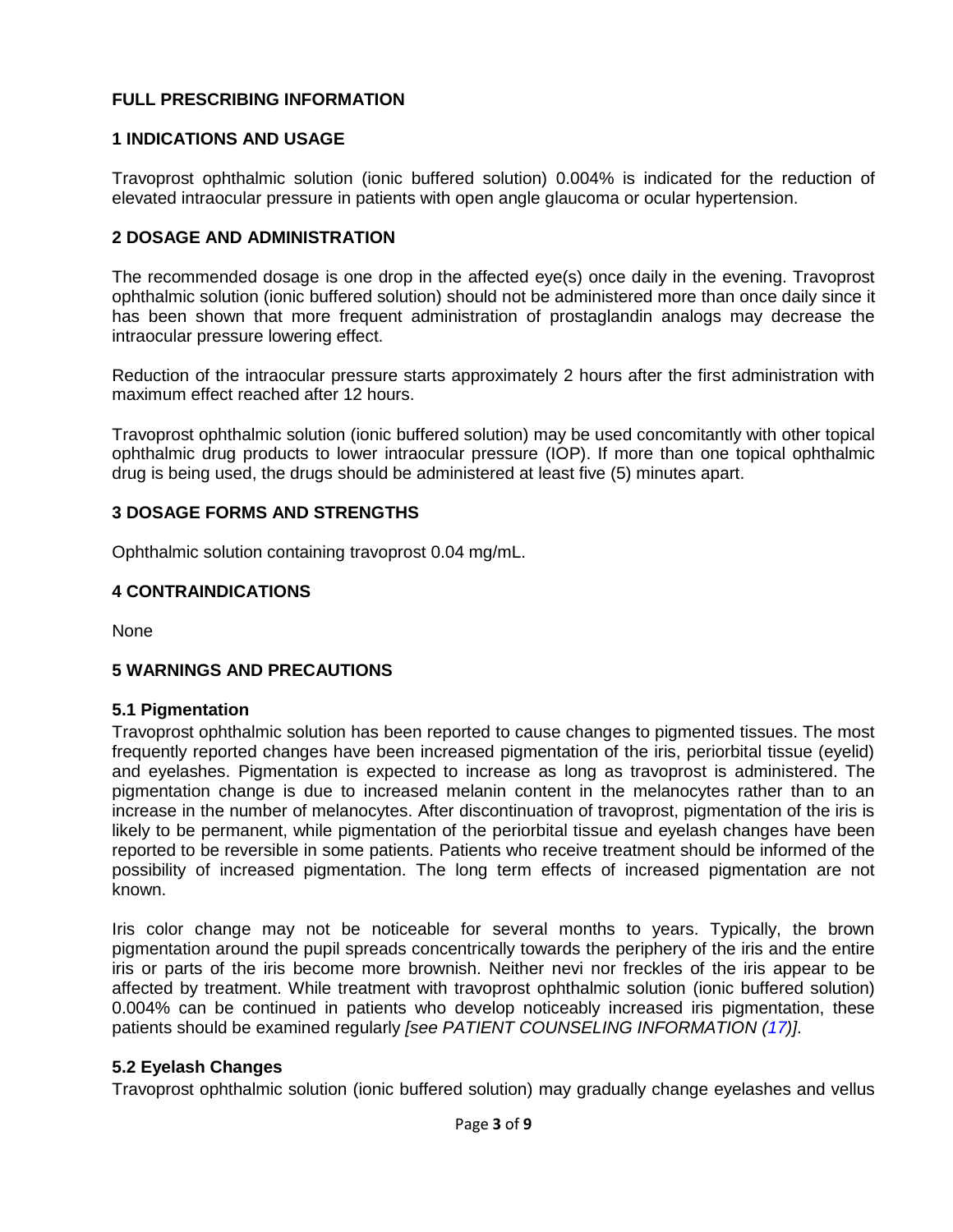hair in the treated eye. These changes include increased length, thickness, and number of lashes. Eyelash changes are usually reversible upon discontinuation of treatment.

# <span id="page-3-1"></span>**5.3 Intraocular Inflammation**

Travoprost ophthalmic solution (ionic buffered solution) should be used with caution in patients with active intraocular inflammation (e.g., uveitis) because the inflammation may be exacerbated.

# <span id="page-3-2"></span>**5.4 Macular Edema**

Macular edema, including cystoid macular edema, has been reported during treatment with travoprost ophthalmic solution. Travoprost ophthalmic solution (ionic buffered solution) should be used with caution in aphakic patients, in pseudophakic patients with a torn posterior lens capsule, or in patients with known risk factors for macular edema.

## <span id="page-3-3"></span>**5.5 Angle-closure, Inflammatory or Neovascular Glaucoma**

Travoprost ophthalmic solution (ionic buffered solution) has not been evaluated for the treatment of angle-closure, inflammatory or neovascular glaucoma.

## <span id="page-3-4"></span>**5.6 Bacterial Keratitis**

There have been reports of bacterial keratitis associated with the use of multiple-dose containers of topical ophthalmic products. These containers had been inadvertently contaminated by patients who, in most cases, had a concurrent corneal disease or a disruption of the ocular epithelial surface *[see PATIENT COUNSELING INFORMATION [\(17\)](#page-7-0)]*.

## <span id="page-3-5"></span>**5.7 Use with Contact Lenses**

Contact lenses should be removed prior to instillation of travoprost ophthalmic solution (ionic buffered solution) and may be reinserted 15 minutes following its administration.

# <span id="page-3-6"></span>**6 ADVERSE REACTIONS**

## <span id="page-3-0"></span>**6.1 Clinical Trials Experience**

Because clinical trials are conducted under widely varying conditions, adverse reaction rates observed in the clinical trials of a drug cannot be directly compared to rates in the clinical trials of another drug and may not reflect the rates observed in practice.

The most common adverse reaction observed in controlled clinical trials with travoprost ophthalmic solution 0.004% and travoprost ophthalmic solution (ionic buffered solution) 0.004% was ocular hyperemia which was reported in 30% to 50% of patients. Up to 3% of patients discontinued therapy due to conjunctival hyperemia. Ocular adverse reactions reported at an incidence of 5% to 10% in these clinical trials included decreased visual acuity, eye discomfort, foreign body sensation, pain and pruritus.

Ocular adverse reactions reported at an incidence of 1% to 4% in clinical trials with travoprost ophthalmic solution or travoprost ophthalmic solution (ionic buffered solution) included abnormal vision, blepharitis, blurred vision, cataract, conjunctivitis, corneal staining, dry eye, iris discoloration, keratitis, lid margin crusting, ocular inflammation, photophobia, subconjunctival hemorrhage and tearing.

Nonocular adverse reactions reported at an incidence of 1% to 5% in these clinical studies were allergy, angina pectoris, anxiety, arthritis, back pain, bradycardia, bronchitis, chest pain, cold/flu syndrome, depression, dyspepsia, gastrointestinal disorder, headache, hypercholesterolemia, hypertension, hypotension, infection, pain, prostate disorder, sinusitis, urinary incontinence and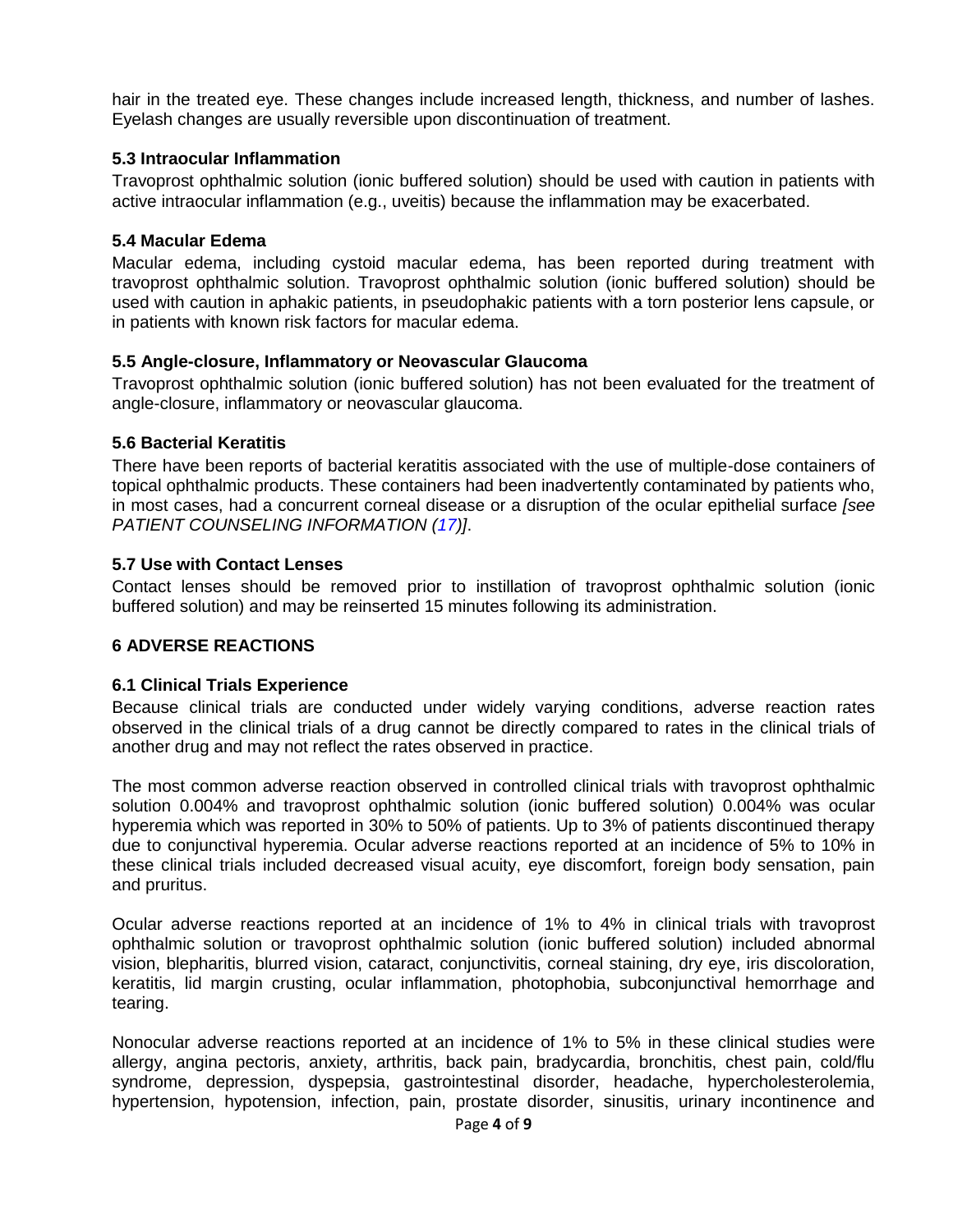urinary tract infections.

# <span id="page-4-1"></span>**6.2 Postmarketing Experience**

Additional adverse reactions have been identified during post approval use of travoprost ophthalmic solution or travoprost ophthalmic solution (ionic buffered solution) in clinical practice. Because they are reported voluntarily from a population of unknown size, estimates of frequency cannot be made. The reactions, which have been chosen for inclusion due to either their seriousness, frequency of reporting, possible causal connection to travoprost ophthalmic solution or travoprost ophthalmic solution (ionic buffered solution), or a combination of these factors, include: arrhythmia, vomiting, epistaxis, tachycardia, and insomnia.

In postmarketing use with prostaglandin analogs, periorbital and lid changes including deepening of the eyelid sulcus have been observed.

# <span id="page-4-2"></span>**8 USE IN SPECIFIC POPULATIONS**

## <span id="page-4-3"></span>**8.1 Pregnancy**

## *Pregnancy Category C*

*Teratogenic effects:* Travoprost was teratogenic in rats, at an intravenous dose up to 10 mcg/kg/day [250 times the maximal recommended human ocular dose (MRHOD)], evidenced by an increase in the incidence of skeletal malformations as well as external and visceral malformations, such as fused sternebrae, domed head and hydrocephaly. Travoprost was not teratogenic in rats at intravenous doses up to 3 mcg/kg/day (75 times the MRHOD), or in mice at subcutaneous doses up to 1 mcg/kg/day (25 times the MRHOD). Travoprost produced an increase in post-implantation losses and a decrease in fetal viability in rats at intravenous doses greater than 3 mcg/kg/day (75 times the MRHOD) and in mice at subcutaneous doses greater than 0.3 mcg/kg/day (7.5 times the MRHOD).

In the offspring of female rats that received travoprost subcutaneously from Day 7 of pregnancy to lactation Day 21 at doses of  $= 0.12$  mcg/kg/day (3 times the MRHOD), the incidence of postnatal mortality was increased, and neonatal body weight gain was decreased. Neonatal development was also affected, evidenced by delayed eye opening, pinna detachment and preputial separation, and by decreased motor activity.

There are no adequate and well-controlled studies of travoprost ophthalmic solution (ionic buffered solution) 0.004% administration in pregnant women. Because animal reproductive studies are not always predictive of human response, travoprost ophthalmic solution (ionic buffered solution) should be administered during pregnancy only if the potential benefit justifies the potential risk to the fetus.

#### <span id="page-4-4"></span>**8.3 Nursing Mothers**

A study in lactating rats demonstrated that radiolabeled travoprost and/or its metabolites were excreted in milk. It is not known whether this drug or its metabolites are excreted in human milk. Because many drugs are excreted in human milk, caution should be exercised when travoprost ophthalmic solution (ionic buffered solution) is administered to a nursing woman.

## <span id="page-4-5"></span><span id="page-4-0"></span>**8.4 Pediatric Use**

Use in pediatric patients below the age of 16 years is not recommended because of potential safety concerns related to increased pigmentation following long-term chronic use.

#### <span id="page-4-6"></span>**8.5 Geriatric Use**

No overall clinical differences in safety or effectiveness have been observed between elderly and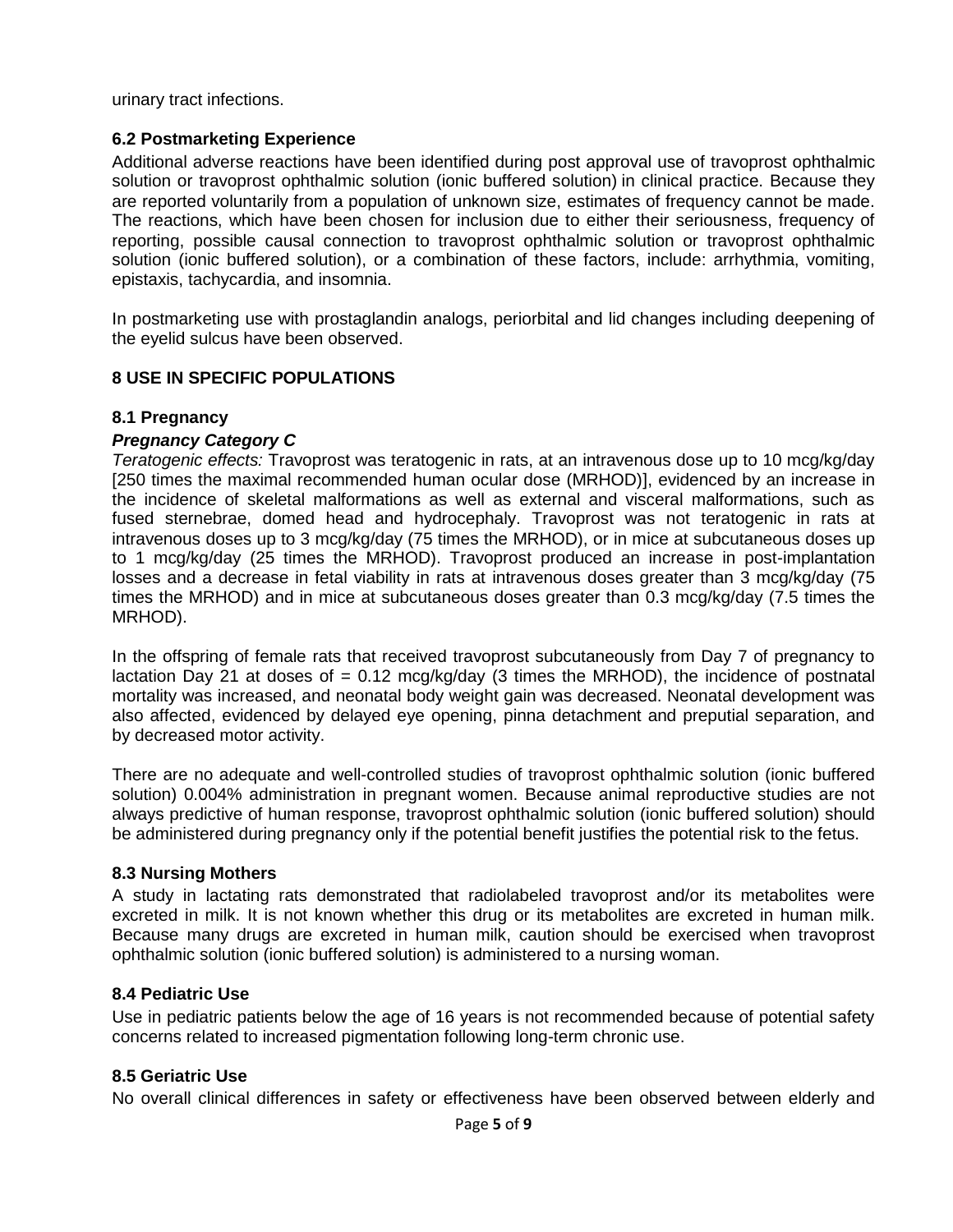other adult patients.

# <span id="page-5-0"></span>**8.6 Hepatic and Renal Impairment**

Travoprost ophthalmic solution 0.004% has been studied in patients with hepatic impairment and also in patients with renal impairment. No clinically relevant changes in hematology, blood chemistry, or urinalysis laboratory data were observed in these patients.

# <span id="page-5-1"></span>**11 DESCRIPTION**

Travoprost is a synthetic prostaglandin F analogue. Its chemical name is [1*R*- [1α(*Z*),2β(1*E*,3*R*\*),3α,5α]]-7-[3,5-Dihydroxy-2-[3-hydroxy-4-[3-(trifluoromethyl) phenoxy]-1 butenyl]cyclopentyl]-5-heptenoic acid, 1-methylethylester. It has a molecular formula of  $C_{26}H_{35}F_3O_6$ and a molecular weight of 500.55 g/mol. The chemical structure of travoprost is:



Travoprost is a clear, colorless to slightly yellow oil that is very soluble in acetonitrile, methanol, octanol, and chloroform. It is practically insoluble in water.

Travoprost ophthalmic solution, USP (ionic buffered solution) 0.004% is supplied as sterile, buffered aqueous solution of travoprost with a pH of approximately 5.7 and an osmolality of approximately 290 mOsmol/kg.

Travoprost ophthalmic solution, USP (ionic buffered solution) contains **Active:** travoprost 0.04 mg/mL; **Inactives:** polyoxyl 40 hydrogenated castor oil, ionic buffered system (boric acid, propylene glycol, sorbitol, zinc chloride), sodium hydroxide and/or hydrochloric acid (to adjust pH) and water for injection. Preserved in the bottle with an ionic buffered system.

## <span id="page-5-2"></span>**12 CLINICAL PHARMACOLOGY**

## <span id="page-5-3"></span>**12.1 Mechanism of Action**

Travoprost free acid, a prostaglandin analog is a selective FP prostanoid receptor agonist which is believed to reduce intraocular pressure by increasing uveoscleral outflow. The exact mechanism of action is unknown at this time.

## <span id="page-5-4"></span>**12.3 Pharmacokinetics**

Travoprost is absorbed through the cornea and is hydrolyzed to the active free acid. Data from four multiple dose pharmacokinetic studies (totaling 107 subjects) have shown that plasma concentrations of the free acid are below 0.01 ng/mL (the quantitation limit of the assay) in two-thirds of the subjects. In those individuals with quantifiable plasma concentrations (N=38), the mean plasma  $C_{\text{max}}$  was 0.018  $\pm$  0.007 ng/mL (ranged 0.01 to 0.052 ng/mL) and was reached within 30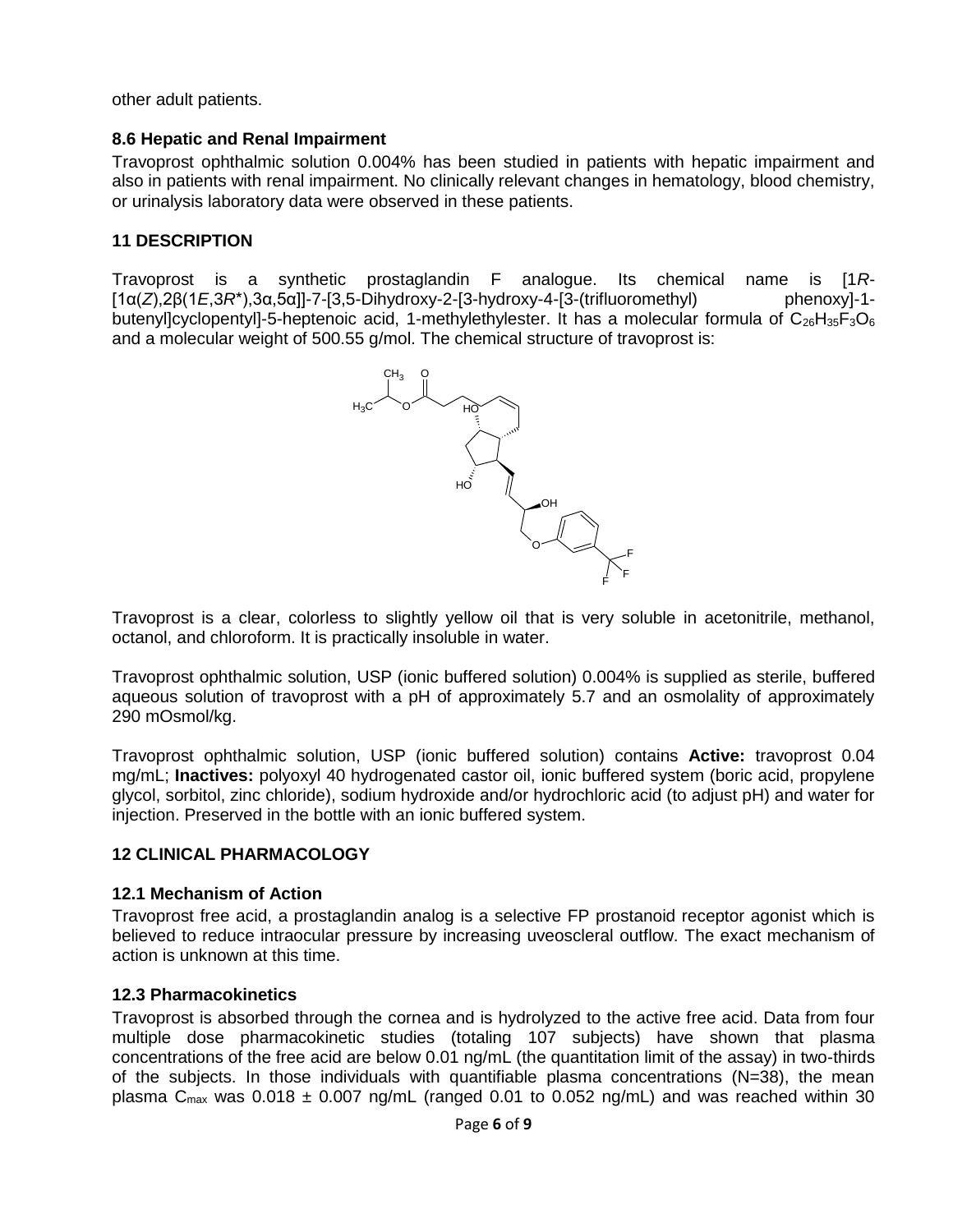minutes. From these studies, travoprost is estimated to have a plasma half-life of 45 minutes. There was no difference in plasma concentrations between Days 1 and 7, indicating steady-state was reached early and that there was no significant accumulation.

Travoprost, an isopropyl ester prodrug, is hydrolyzed by esterases in the cornea to its biologically active free acid. Systemically, travoprost free acid is metabolized to inactive metabolites via betaoxidation of the α(carboxylic acid) chain to give the 1,2-dinor and 1,2,3,4-tetranor analogs, via oxidation of the 15-hydroxyl moiety, as well as via reduction of the 13, 14 double bond.

The elimination of travoprost free acid from plasma was rapid and levels were generally below the limit of quantification within one hour after dosing. The terminal elimination half-life of travoprost free acid was estimated from fourteen subjects and ranged from 17 minutes to 86 minutes with the mean half-life of 45 minutes. Less than 2% of the topical ocular dose of travoprost was excreted in the urine within 4 hours as the travoprost free acid.

## <span id="page-6-0"></span>**13 NONCLINICAL TOXICOLOGY**

## <span id="page-6-1"></span>**13.1 Carcinogenesis, Mutagenesis, Impairment of Fertility**

Two-year carcinogenicity studies in mice and rats at subcutaneous doses of 10, 30, or 100 mcg/kg/day did not show any evidence of carcinogenic potential. However, at 100 mcg/kg/day, male rats were only treated for 82 weeks, and the maximum tolerated dose (MTD) was not reached in the mouse study. The high dose (100 mcg/kg) corresponds to exposure levels over 400 times the human exposure at the maximum recommended human ocular dose (MRHOD) of 0.04 mcg/kg, based on plasma active drug levels.

Travoprost was not mutagenic in the Ames test, mouse micronucleus test or rat chromosome aberration assay. A slight increase in the mutant frequency was observed in one of two mouse lymphoma assays in the presence of rat S-9 activation enzymes.

Travoprost did not affect mating or fertility indices in male or female rats at subcutaneous doses up to 10 mcg/kg/day [250 times the MRHOD of 0.04 mcg/kg/day on a mcg/kg basis]. At 10 mcg/kg/day, the mean number of corpora lutea was reduced, and the post-implantation losses were increased. These effects were not observed at 3 mcg/kg/day (75 times the MRHOD).

## <span id="page-6-2"></span>**14 CLINICAL STUDIES**

In clinical studies, patients with open-angle glaucoma or ocular hypertension and baseline pressure of 25 to 27 mmHg who were treated with travoprost ophthalmic solution 0.004% or travoprost ophthalmic solution (ionic buffered solution) 0.004% dosed once-daily in the evening demonstrated 7 to 8 mmHg reductions in intraocular pressure. In subgroup analyses of these studies, mean IOP reduction in black patients was up to 1.8 mmHg greater than in non-black patients. It is not known at this time whether this difference is attributed to race or to heavily pigmented irides.

In a multi-center, randomized, controlled trial, patients with mean baseline intraocular pressure of 24 to 26 mmHg on TIMOPTIC\* 0.5% twice daily who were treated with travoprost ophthalmic solution 0.004% dosed daily adjunctively to TIMOPTIC\* 0.5% twice daily demonstrated 6 to 7 mmHg reductions in intraocular pressure.

## <span id="page-6-3"></span>**16 HOW SUPPLIED/STORAGE AND HANDLING**

Travoprost ophthalmic solution, USP (ionic buffered solution) 0.004% is a sterile, isotonic, buffered,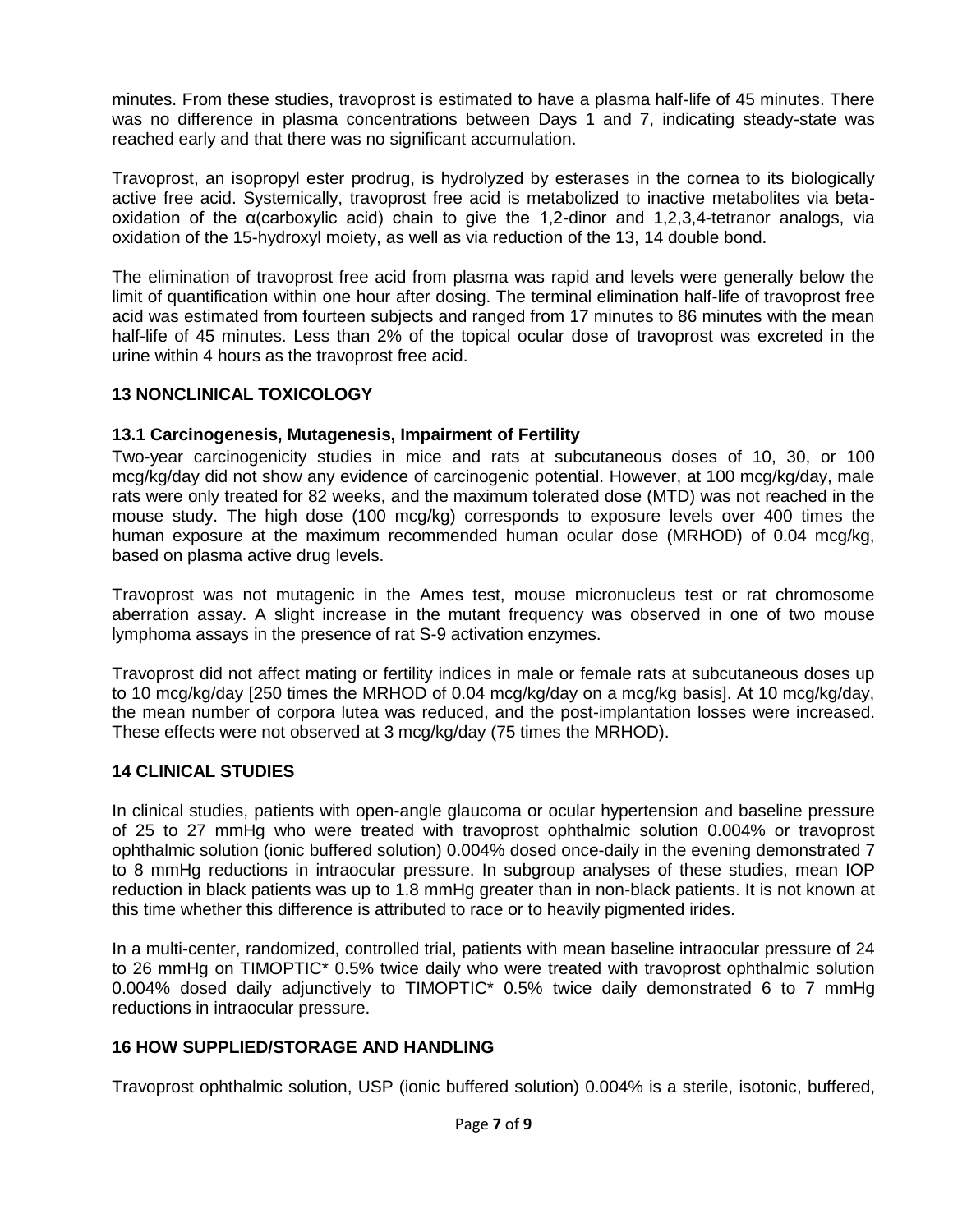preserved, aqueous solution of travoprost (0.04 mg/mL).

Travoprost ophthalmic solution, USP (ionic buffered solution) 0.004% is supplied as a 2.5 mL solution and a 5 mL solution in a 5 mL translucent polypropylene ophthalmic bottle with a translucent polypropylene ophthalmic dropper and a turquoise, opaque polypropylene cap.

2.5 mL fill NDC 60505-0593-4 5 mL fill NDC 60505-0593-1

#### **Storage: Store at 2°C to 25°C (36°F to 77°F).**

#### <span id="page-7-1"></span><span id="page-7-0"></span>**17 PATIENT COUNSELING INFORMATION**

#### **Potential for Pigmentation**

Advise the patient about the potential for increased brown pigmentation of the iris, which may be permanent. Inform the patient about the possibility of eyelid skin darkening, which may be reversible after discontinuation of travoprost ophthalmic solution (ionic buffered solution) 0.004%.

#### **Potential for Eyelash Changes**

Inform the patient about the possibility of eyelash and vellus hair changes in the treated eye during treatment with travoprost ophthalmic solution (ionic buffered solution). These changes may result in a disparity between eyes in length, thickness, pigmentation, number of eyelashes or vellus hairs, and/or direction of eyelash growth. Eyelash changes are usually reversible upon discontinuation of treatment.

#### **Handling the Container**

Instruct the patient to avoid allowing the tip of the dispensing container to contact the eye, surrounding structures, fingers, or any other surface in order to avoid contamination of the solution by common bacteria known to cause ocular infections. Serious damage to the eye and subsequent loss of vision may result from using contaminated solutions.

#### **When to Seek Physician Advice**

Advise the patient that if they develop an intercurrent ocular condition (e.g., trauma or infection), have ocular surgery, or develop any ocular reactions, particularly conjunctivitis and eyelid reactions, they should immediately seek their physician's advice concerning the continued use of travoprost ophthalmic solution (ionic buffered solution)**.**

#### **Use with Contact Lenses**

Contact lenses should be removed prior to instillation of travoprost ophthalmic solution (ionic buffered solution) and may be reinserted 15 minutes following its administration.

#### **Use with Other Ophthalmic Drugs**

If more than one topical ophthalmic drug is being used, the drugs should be administered at least five (5) minutes between applications.

## **Rx Only**

\* TIMOPTIC is a registered trademark of Merck & Co., Inc.

Manufactured by: Manufactured for: